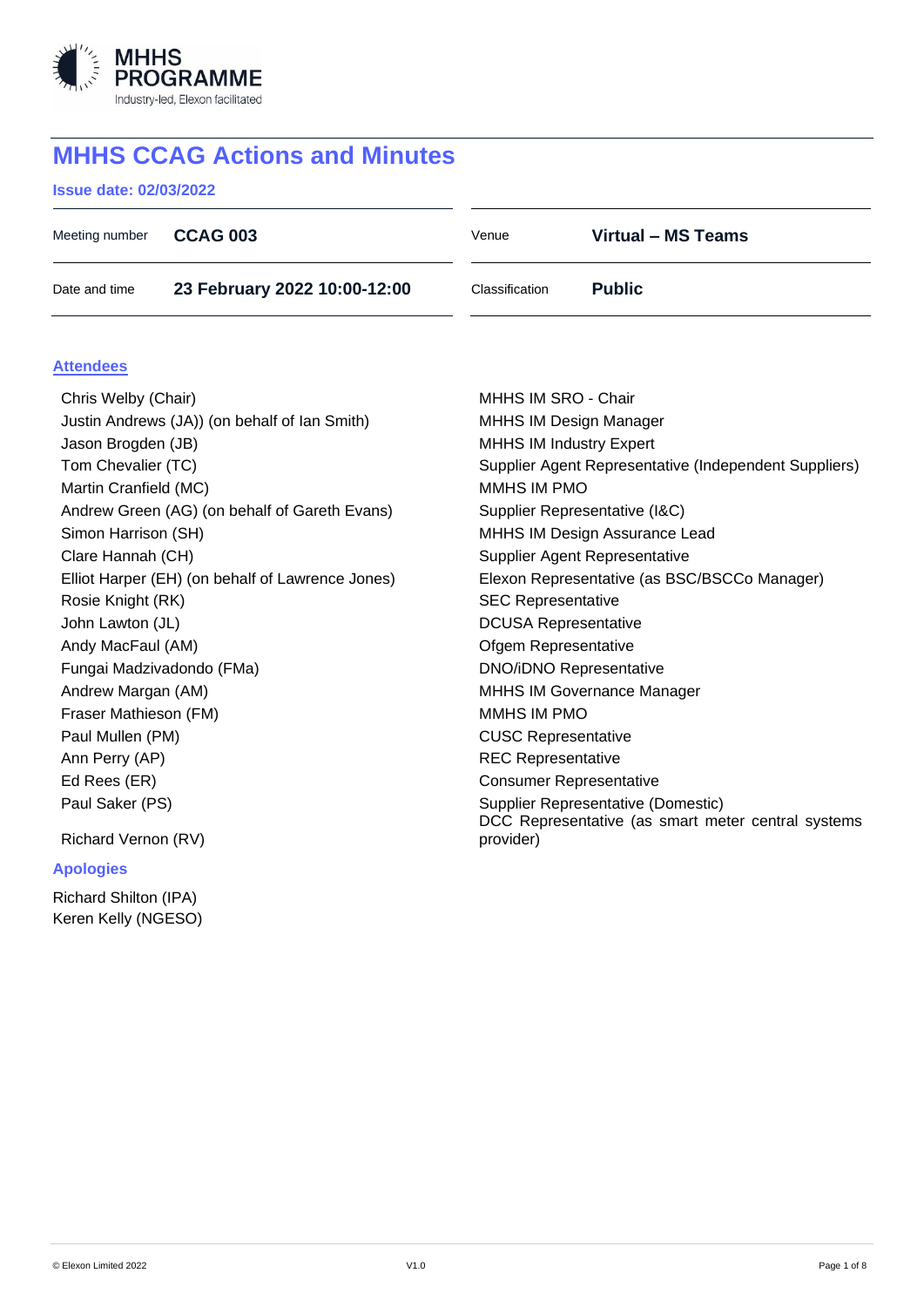## **Actions**

| Area                                          | <b>Action Ref</b> | <b>Action</b>                                                                                                                                                                                           | <b>Owner</b>                                                | <b>Due Date</b> | <b>Update</b>                                                                         |
|-----------------------------------------------|-------------------|---------------------------------------------------------------------------------------------------------------------------------------------------------------------------------------------------------|-------------------------------------------------------------|-----------------|---------------------------------------------------------------------------------------|
| <b>Minutes</b><br>and<br>actions<br>review    | CCAG03-01         | Provide detail on Operational<br>Choreography design artefact content<br>and SLAs (such as when further detail<br>on timing and performance behind<br>each design artefact will be provided<br>to CCAG) | Programme<br>(Justin<br>Andrews)                            | 23/03/22        |                                                                                       |
| Smart<br><b>Meters</b><br>Act<br>Powers       | CCAG03-02         | Present the seven steps for code<br>drafting and code approval at next<br>CCAG for discussion, as raised by<br><b>AMF</b>                                                                               | Ofgem (Andy<br>MacFaul),<br>Programme<br>(Andrew<br>Margan) | 23/03/22        |                                                                                       |
|                                               | CCAG03-03         | Update on the parliamentary approval<br>process for SMAP e.g. lead times and<br>if the process can work during<br>parliamentary recess                                                                  | Ofgem (Andy<br>MacFaul)                                     | 23/03/22        |                                                                                       |
|                                               | CCAG03-04         | Provide feedback on how CCAG<br>would make code change<br>recommendations to Ofgem, and how<br>Ofgem designating changes would<br>work in practice                                                      | Code bodies                                                 | 16/03/22        |                                                                                       |
|                                               | CCAG03-05         | Update at next meeting how<br>consequential changes are captured<br>in SMAP                                                                                                                             | Ofgem (Andy<br>MacFaul)                                     | 23/03/22        |                                                                                       |
| <b>CCAG</b><br>Feedback<br>on M6<br>and M8    | CCAG03-06         | Clarify with PMO who would own the<br>Change Request for M6                                                                                                                                             | Programme<br>(Jason<br>Brogden<br>/PMO)                     | 23/03/22        |                                                                                       |
|                                               | CCAG03-07         | Raise at the Testing Advisory Group<br>(TAG) whether qualification will be<br>tested against code drafting or design<br>baseline                                                                        | Chris Welby                                                 | 23/03/22        |                                                                                       |
|                                               | <b>CCAG03-08</b>  | Ensure the dependency between<br>qualification and code drafting is<br>captured in the Programme RAID<br>Framework                                                                                      | Programme<br>(PMO)                                          | 23/03/22        | Update:<br>Dependency has<br>been submitted to<br>the RAID<br>Management<br>Framework |
|                                               | <b>CCAG03-09</b>  | Escalate to PSG that M6 will need to<br>change via a Change Request                                                                                                                                     | Chris Welby                                                 | 02/03/22        | Update: Raised<br>with PSG<br>02/03/2022                                              |
| Code<br><b>Body</b><br>Assumptio<br>ns Review | CCAG03-10         | Add code body assumptions<br>presented at CCAG to the RAID<br>Framework, with updates as per<br><b>CCAG</b> discussion                                                                                  | Programme<br>(PMO)                                          | 23/03/22        | Update: All<br>assumptions<br>added to RAID                                           |
|                                               | CCAG03-11         | Provide rewording of DCUSA/A1<br>assumption                                                                                                                                                             | <b>DCUSA</b><br>(John<br>Lawton)                            | 02/03/22        |                                                                                       |
|                                               | CCAG03-12         | Provide details of REC Modifications<br>R15 and R32 to the PMO to update in<br>the CCAG Horizon Scanning Log                                                                                            | REC (Ann<br>Perry)                                          | 23/03/22        |                                                                                       |
| Horizon<br>Scanning                           | CCAG03-13         | Review contents of the CACoP<br>Central Modifications Register and<br>share any code modifications currently<br>missing from MHHS Horizon Scanning<br>Log with the PMO                                  | Code bodies                                                 | 23/03/22        |                                                                                       |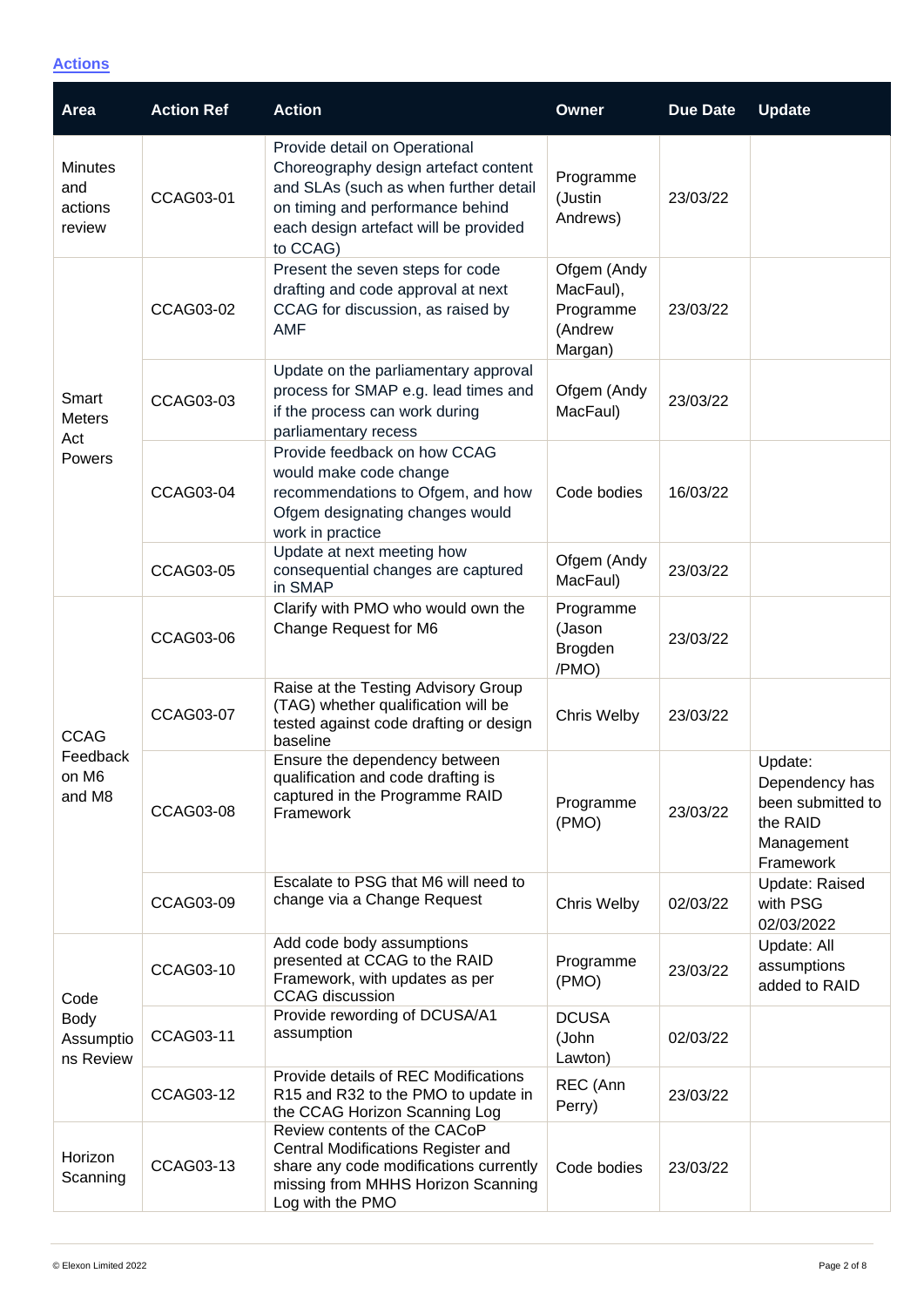|       | CCAG03-14 | <b>Update MHHS Horizon Scanning</b><br>process and re-issued to CCAG<br>members to review                                                                     | Programme<br>(Andrew<br>Margan,<br>PMO) | 23/03/22 | Update: Shared<br>alongside CCAG<br><b>Headline Report</b><br>24/02/22 |
|-------|-----------|---------------------------------------------------------------------------------------------------------------------------------------------------------------|-----------------------------------------|----------|------------------------------------------------------------------------|
|       | CCAG03-15 | <b>Review CACoP Central Modification</b><br>Register template to see if an MHHS<br>impact field can/should be added                                           | <b>BSC</b> (Elliot<br>Harper)           | 23/03/22 |                                                                        |
|       | CCAG03-16 | Update and re-issue assumptions<br>CCAG meeting slides to correct typos                                                                                       | Programme<br>(PMO)                      | 24/02/22 | Update: Shared<br>alongside CCAG<br><b>Headline Report</b><br>24/02/22 |
| Other | CCAG03-17 | Share link to PSG paper pack with<br>headline report to highlight agenda<br>item on Cooperation Principles and<br>Ways of Working for CCAG member<br>feedback | Programme<br>(PMO)                      | 24/02/22 | Update: Shared<br>alongside CCAG<br><b>Headline Report</b><br>24/02/22 |
|       | CCAG03-18 | Share BSC update on BSC changes<br>P432 and P434 with CCAG members.<br>Present updates on these changes at<br>next CCAG                                       | <b>BSC</b> (Elliot<br>Harper)           | 24/02/22 | Update: Shared<br>alongside CCAG<br><b>Headline Report</b><br>24/02/22 |

## **Decisions**

| <b>Area</b>                    | <b>Decision</b>                                            |
|--------------------------------|------------------------------------------------------------|
| Minutes of previous<br>meeting | CCAG-DEC-07: Minutes of CCAG held 26 January 2022 APPROVED |

#### **Minutes**

#### **1. Welcome**

The Chair welcomed attendees to the third Cross-Code Advisory Group (CCAG) meeting.

## **2. Minutes and Actions Review**

The Chair requested comments on the minutes for CCAG meeting held 26 January 2022. No comments were received, and the minutes were approved as final.

## **CCAG-DEC-07: Minutes of CCAG held 26 January 2022 APPROVED**

The Chair presented the outstanding actions as per the meeting papers. Key updates are provided below:

#### **ACTION CCAG02-02:**

CH queried, explaining constituency feedback had highlighted a feeling parties were not receiving adequate detail or supporting information on design artefacts. CH asked when greater detail will be provided and whether there was a risk of Programme Participants (PPs) not being able to review artefacts effectively.

JA responded the design artefacts currently provide 'what and who' information, and the 'when' would be detailed in the Operational Choreography (OC) commencing in the coming weeks. SH added many artefact documents already contain timing information. CH clarified detailed information on timings and constraints was needed for DBT. JA explained timings would be included in the OC and constraints detailed in design artefacts. The timeframe for when all details will be available are currently unknown but will finalised at the end of the design phase, if not sooner through the design artefacts or OC. JA agreed to agreed to provide further information on this to the CCAG.

**NEW ACTION: CCAG03-01 – Provide detail on Operational Choreography design artefact content and SLAs (such as when further detail on timing and performance behind each design artefact will be provided to CCAG)**

#### **ACTION CCAG02-05:**

AMF advised Ofgem intend to publish the opt-out consultation next month.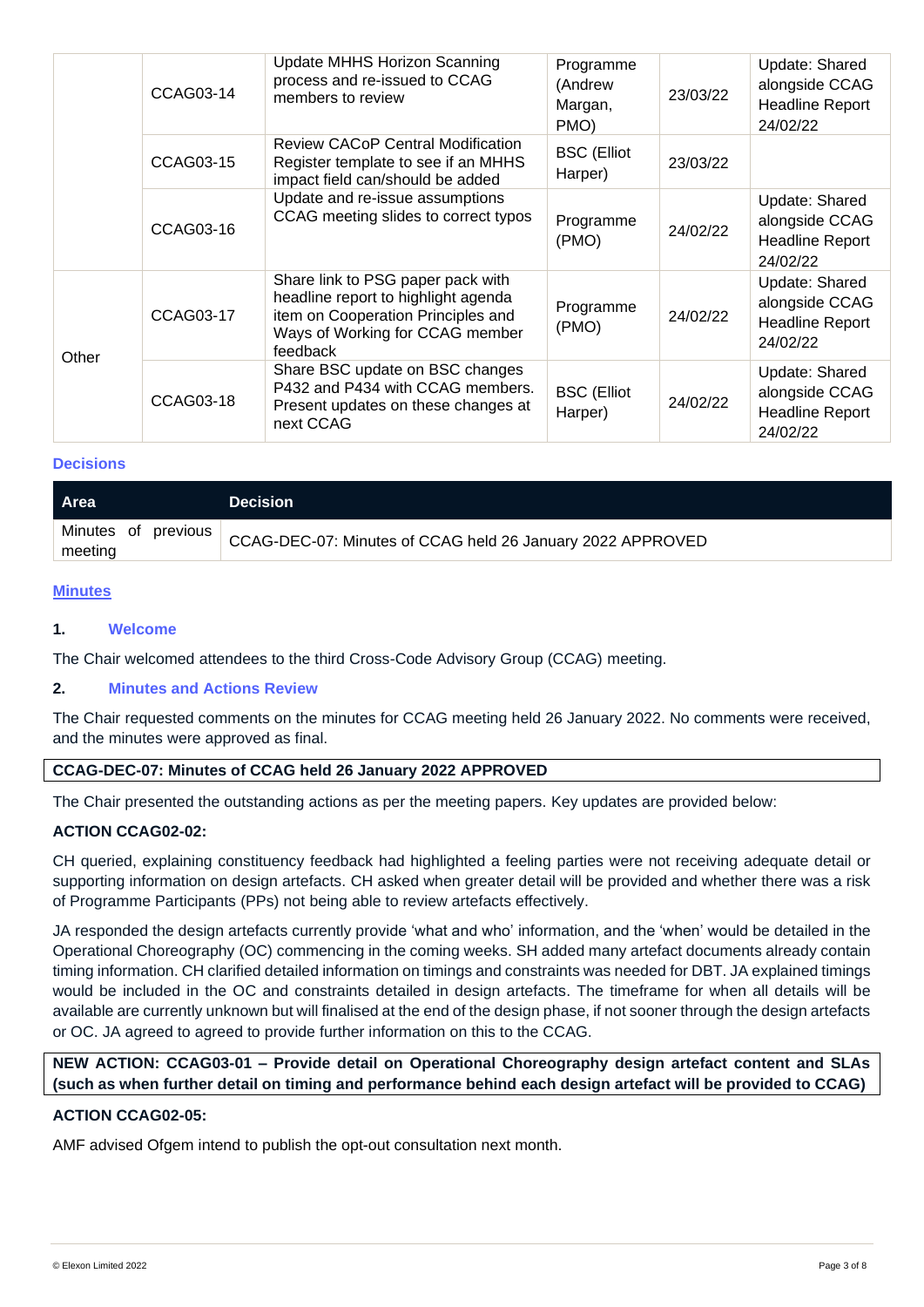## **3. Smart Meters Act Powers**

In response to ACTION CCAG02-04, AMF provided an overview of the Smart Meter Act Powers (SMAP) and Ofgem's current position on use of the powers in relation to the MHHS Programme plan and designation of changes to industry codes. Key information is summarised below:

- SMAP grants Ofgem powers to directly modify codes and licenses more quickly than Significant Code Review (SCR) powers
- SMAP has not been activated yet. Once activated, powers last for 5 years, and Ofgem do not wish to activate the powers too early.
- If powers are used Ofgem is required to provide detail on the modifications to be made, specify applicable timelines, and specify the details of changes to code bodies, with a minimum 28 day consultation prior to publishing decision
- Regarding implementation dates, SMAP allows Ofgem to direct changes more quickly than the usual 56 day decision period if this is 'necessary or expedient', and there must be explicit consultation on this which identifies any known adverse effects on license holders and code parties
- Ofgem already has powers to make decision on MHHS through the MHHS Programme governance arrangements, and is exploring whether these are sufficient until the design phase is complete, in which case they will be activated only when need for a particular code modification thereby avoiding premature expiration of the powers
- A key question for Ofgem is how statutory powers can be most effectively mapped against the programme plan and how duplication of consultations can be avoided

AMF verbally outlined seven steps to enable code changes to be delivered:

- 1. Code Bodies attend level four design working groups to ensure design can be supported by individual codes
- 2. Design signed off by the Design Advisory Group (DAG)
- 3. A new level four code drafting working group is established to collectively draft code changes
- 4. Code Bodies, with support from MHHS, draft the changes
- 5. Code drafting presented to CCAG for action (e.g. final review, approval, consultation, referral back to working group, etc.)
- 6. CCAG approval and recommendation made to Ofgem (confirm legal text reflects the system design)
- 7. Ofgem designates the changes through SMAP for all codes

AG requested clarification on whether Ofgem may use SCR powers instead of SMAP. AMF replied SCR powers have been effective previously and could mitigate the time limited nature of SMAP, however Ofgem will need to review the suite of modifications to determine the most effective approach with due consultation.

PM queried where SCR powers are used, would the modifications be authority led or is it expected that code bodies will draft the changes. AMF responded this is important to steps three and four, and that if SCR powers were used it would likely be Ofgem who would raise the modifications with the code body leading development.

AMF and AM took an action to provide a walkthrough of the seven steps at the next meeting.

## **NEW ACTION: CCAG03-02 – Present the seven steps for code drafting and code approval at next CCAG for discussion, as raised by AMF**

AM noted there may be a lead time for parliamentary activation of SMAP which the Programme will need to be aware of for planning purposes and to ensure effective timing of the drafting of code modifications and submission to Ofgem for designation. It was highlighted that Parliament's summer recess and the possibility of higher priority matters may displace the parliamentary time needed to activate SMAP and could therefore confound the programme plan. AMF agreed to provide information on the parliamentary approval process to assist consideration of whether this is a risk to the programme timetable.

**NEW ACTION: CCAG03-03 – Update on the parliamentary approval process for SMAP e.g. lead times and if the process can work during parliamentary recess**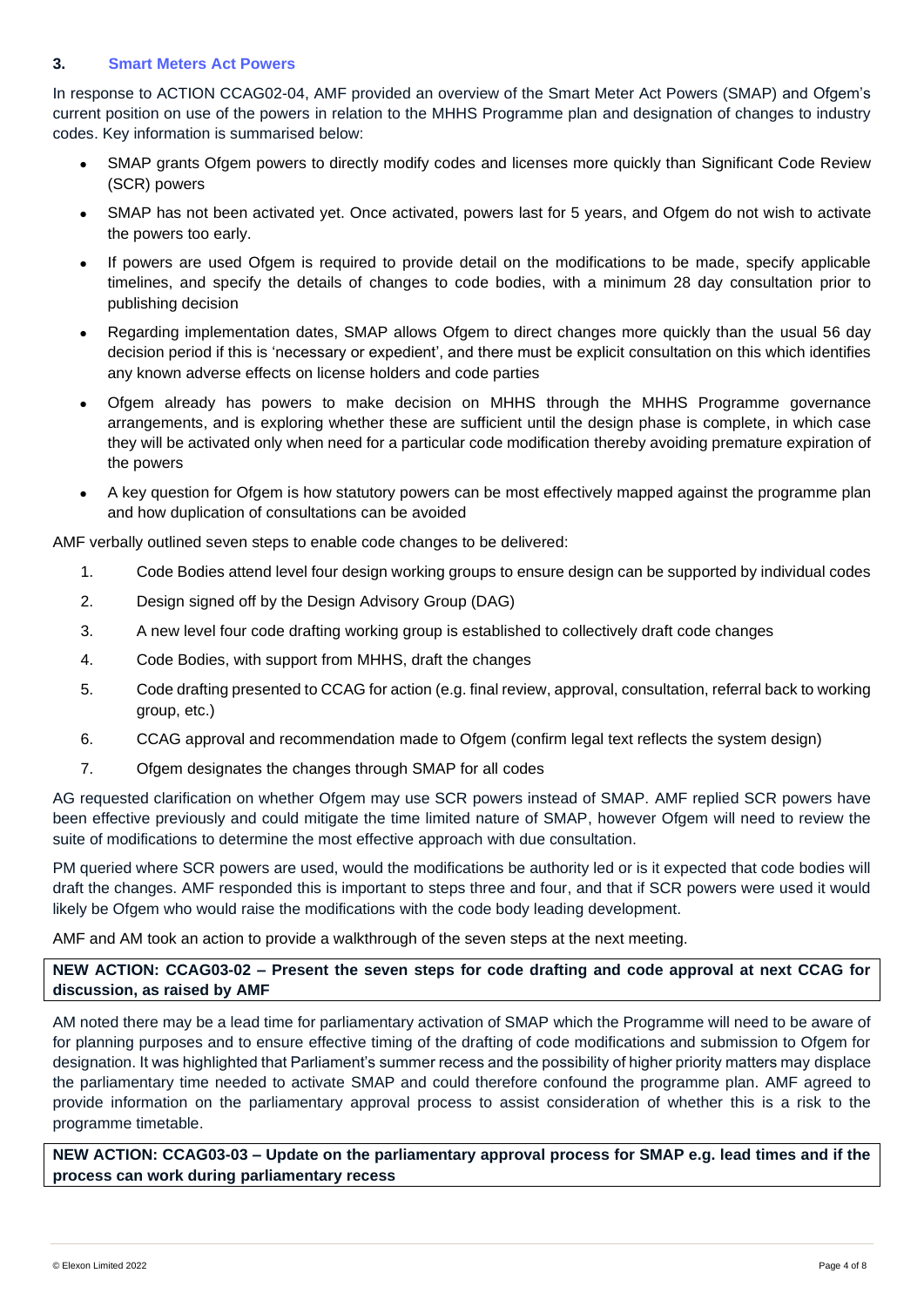EH asked whether Ofgem would like feedback from code bodies on how steps six and seven would operate in practice. AMF welcomed any input.

## **NEW ACTION: CCAG03-04 – Provide feedback on how CCAG would make code change recommendations to Ofgem, and how Ofgem designating changes would work in practice**

TC queried how consultations on code drafting will operate, and whether these will be via the Programme or individual codes. AM responded code bodies have proposed drafting changes on each code 'area' with mini-consultations on each area throughout the drafting process which is centrally owned by the Programme. A final 'mop-up' consultation may then be required once changes are drafted, and consideration will need to be given to whether this occurs via Ofgem as part of the SMAP or SCR consultations to avoid duplication.

PS stated it was important to ensure the code changes are correct and asked to what extent consequential changes would be in scope of the powers Ofgem choose to use. PM questioned what the scope of the term 'consequential changes' was. The group noted SCR powers are confined to the area of change for which they are activated. AMF advised SMAP enables Ofgem to direct all necessary consequential changes and it was expected the changes needed to other codes would be flushed out during design. AMF agreed to provide further information on this at the next meeting.

## **NEW ACTION: CCAG03-05 – Update at next meeting how consequential changes are captured in SMAP**

The group discussed the benefits of a mop-up consultation and PM suggested this should be Programme led. The Chair agreed, stating it should focus on whether the legal text appropriately reflects the design and identifying any inconsistencies. TC noted there will be other code changes in progress concurrently with MHHS changes and it was therefore wise to undertake a mop-up consultation once drafting is finalised. FM noted such matters should be considered a part of programme assurance. JB noted that any consultation should not be an opportunity to re-visit positions already agreed but should be an opportunity to find inconsistencies or errors/issues that would stop the codes working efficiently.

## **4. CCAG feedback on M6 and M8**

## **Programme Milestones**

JB provided an overview of the M4 to M8 milestones in the programme plan which relate to industry code change drafting timeframes. JB highlighted the replan activity due to take place after M5 once detailed design information is available to inform the programme timetable. The group were advised the replan will complete at M5+3 and this will affect subsequent milestones currently in the plan. JB went on to advise that changes to the programme timelines or milestones prior to the replan will require a Change Request (CR). The practical upshot of this is that any change to M6 will require a CR, whereas changes to M8 can be accommodated in the replan. It was highlighted the programme is still currently progressing according to the Ofgem-defined timetable, and that code bodies must consider whether a CR is needed to move M6. JA queried who the proposer of such a CR would be. AM considered it may require a sponsor who is supported by the Programme, or it may be possible for the CCAG to raise the change itself if the governance framework allows this. JB agreed to investigate this to reach a firm conclusion.

## **NEW ACTION: CCAG03-06 – Clarify with PMO who would own the Change Request for M6**

## **Code Change Timeframes**

AM then provided view on the potential timelines for code drafting, reflecting the inputs from code bodies thus far. AM asked the group whether there should be a pause between publication of the programme design baseline and commencement of code drafting, to enable review of design. Following this, and the mini consultations discussed above, the CCAG would be informed and able to make a recommendation to Ofgem on designation of the changes. AM highlighted some of the complexities of drafting and sequencing code change, including potential parallel running of systems, cut over arrangements, and potential transitional legal text within codes.

AM invited views. EH noted time will be required to firstly draft the code changes and, if SCR powers are used, time will be needed for changes to proceed via individual code change control process. AM replied the intention is that code drafting is undertaken by the programme and recommended for implementation by Ofgem. If SMAP used, this negates the need for individual change control processes, as Ofgem will direct implementation. EH concluded the method Ofgem choose, will impact how code changes progress.

AG asked whether there was a risk of industry parties not having sufficient visibility of the changes if they are raised and submitted directly to Ofgem via the Programme, rather than the usual code processes. AM replied it will be important to consider this and how code bodies support awareness of the changes being drafted through the Programme. The Chair highlighted the need for constituency reps to engage with parties to create awareness.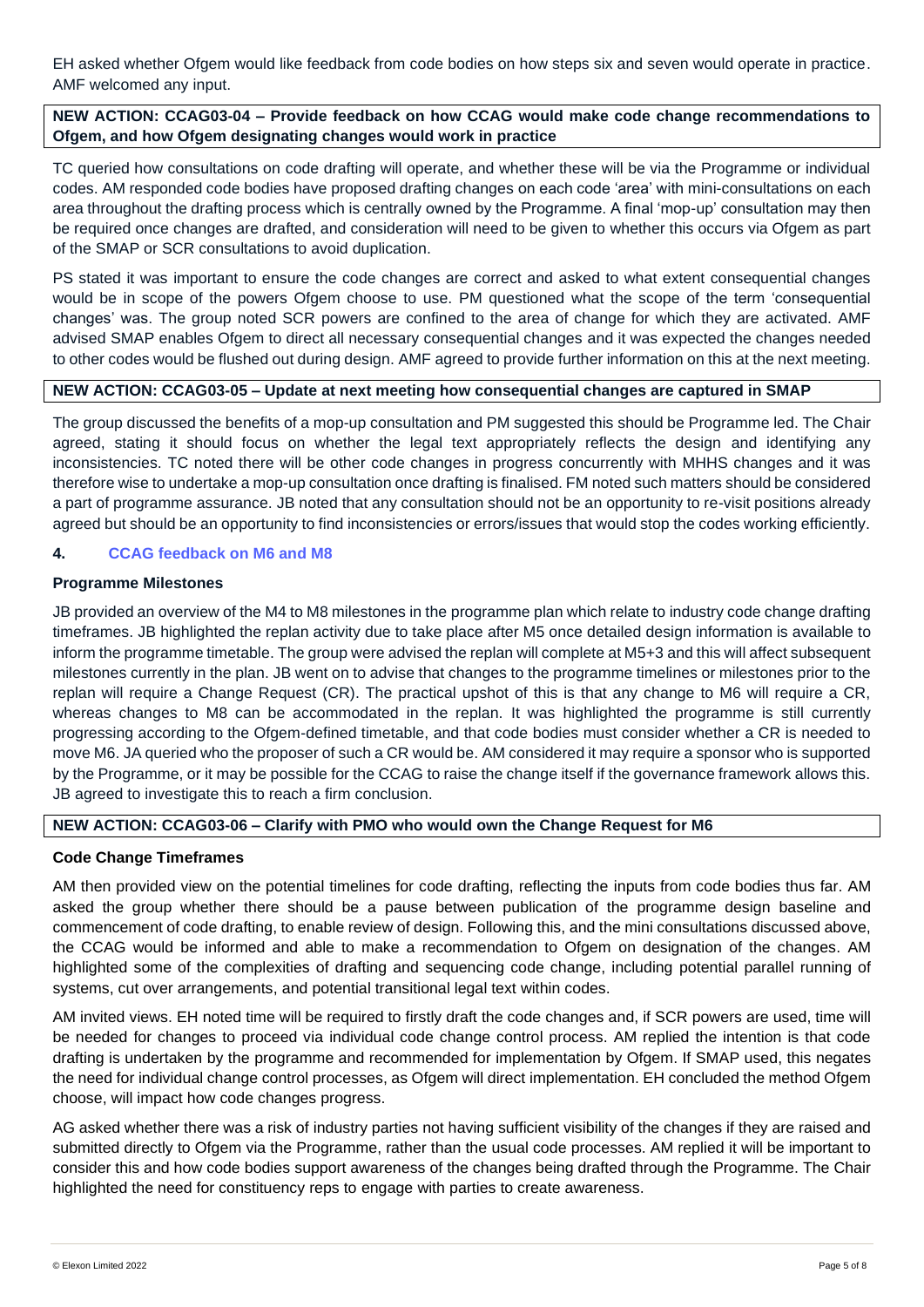PS queried how the period for code drafting may interact with other programme requirements such as design testing, and other wider industry change, and whether resourcing issues could arise. The Chair noted this and clarified that parties are required to engage with the programme. PM agreed the use of mini consultations would help.

RV queried whether changes to the design could emanate from the code drafting process. JB clarified that, as a design led process, it is not anticipated significant changes to design should occur because of the code drafting process. If changes were required, these could be raised via a CR. RV noted the need for service provider impact assessment, highlighting the Central Switching Service (CSS) specifically. SH and JA clarified the aim is to avoid impacts on the CSS, but this is being monitored. RV believed there will be changes to CSS, even if only minor. JA responded this is under consideration currently through the design workstream.

CH asked about qualification processes, and whether parties will be qualified against the design process or against code legal drafting, and how qualification operates post-implementation. The Chair noted Elexon will operate the qualification process on enduring basis post-implementation and that whilst there should be no difference between design requirements and legal drafting in code, it was an important question that should be considered by the Testing Advisory Group (TAG). The group considered there may be a dependency between code drafting being available/finalised/implemented and qualification, if qualification against the design baseline is not allowed or if parties are unwilling base systems on the baseline alone.

**NEW ACTION: CCAG03-07 – Raise at the Testing Advisory Group (TAG) whether qualification will be tested against code drafting or design baseline**

# **NEW ACTION: CCAG03-08 – Ensure the dependency between qualification and code drafting is captured in the Programme RAID Framework**

JL asked whether code drafting will be undertaken by level four working groups and whether additional time is needed to bring these working groups up to speed. The Chair highlighted that design expertise will be shifted into the code drafting working groups as necessary. AM provided and expectation on how this will operate and noted there is a still planning required.

## **Constituency Representative Feedback**

The group discussed feedback on the current M6 and M8 milestones as detailed in the MHHS Programme Plan set by Ofgem. Some representatives advised that parties to their code had expressed a preference for being able to review draft legal text before commencing their design and build activities. AM advised that, as MHHS is a design-led programme, it is expected industry parties will commence design and build based on the design artefacts. PS highlighted some industry parties may wish to await legal text and some may commence their design and build based on design documents alone. PS believed caution was necessary to ensure design information is complete enough to ensure the efficacy of any design/build undertaken by parties ahead of the finalisation of legal text. AM agreed and noted this was an important topic of discussion. AM explained the expectation is that industry parties commence their systems work ahead of legal text finalisation and as there should be no substantive difference between the requirements of the design and the requirements in code the risk to parties was low.

# **CCAG Outputs from Previous Meetings**

AM advised the Balancing and Settlement Code (BSC), and Retail Energy Code (REC) are the codes most impacted by the MHHS Programme, with lesser impacts on the Connection and Use of System Code (CUSC), Distribution and Connection Use of System Agreement (DCUSA), and Smart Energy Code (SEC).

The group discussed the release cycles within the codes which highlighted the complexities of sequencing changes effectively. AM noted sequencing and configuration of changes to each code will need to be known by M6, and it is important for the Programme to continue proactive engagement with codes.

The group noted there is likely to be a 12 month transition period with dual running arrangements. JB raised the interaction of M6, which relates to the initial drafting of code changes, with the replan due to take place after M5. AM advised a degree pragmatism would be required but M6 would need to be moved through the raising of a CR, and the Chair agreed to highlight this to the Programme Steering Group (PSG), despite the specific dates being unknown at present.

## **NEW ACTION: CCAG03-09 – Escalate to PSG that M6 will need to change via a Change Request**

JL questioned whether M5 relating to delivery of the design baseline will happen as anticipated, as this will impact M6. The Chair advised this was not clear at present but is being monitored closely.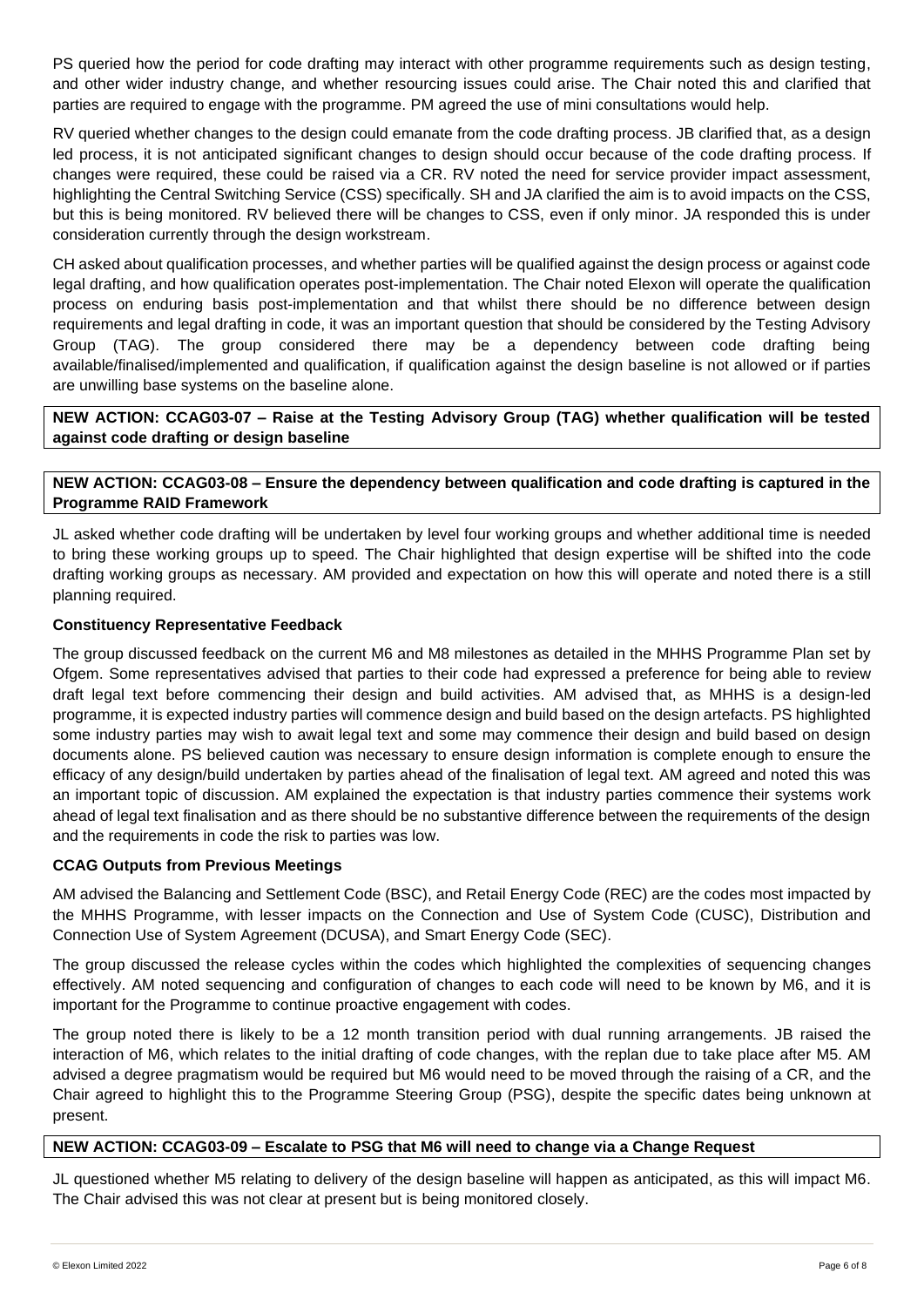## **5. Code Body Assumptions Review**

The group proceeded to review assumptions provided by each code body relating to the Programme, with attendees asked to provide any comments. JB advised all assumptions will be captured in the Programme's central RAID log, with an expectation this will be published in future via the MHHS Programme Portal currently under development.

## **NEW ACTION: CCAG03-10 – Add code body assumptions presented at CCAG to the RAID Framework, with updates as per CCAG discussion**

Regarding CUSC assumptions; JA queried the dependency on the Access and Forward Looking charges SCR and transmission use of system charging reform, noting that Ofgem should be monitoring this also. PS believed it was important to record this due to the level of current industry change and how interaction of these and the MHHS Programme are somewhat unknown. JA agreed and noted the engagement work being undertaken by the Programme

Regarding DCUSA assumptions; JA queried the assumption legal text will be drafted by the level four design working groups with code body involvement. JA highlighted each working group reports to an advisory group, and the intention is to constitute a new level four code drafting group under the CCAG with subgroup workstreams as necessary for specific technical topics, and these will require code body involvement. The Chair noted there was a question about how expertise from existing technical subgroups is migrated to the code drafting group under the auspices of CCAG. JL agreed to update the assumption accordingly.

## **NEW ACTION: CCAG03-11 – Provide rewording of DCUSA/A1 assumption**

AG queried the DCUSA assumption that there are no impacts on Distribution Use of System (DUoS) tariffs and whether the Programme had considered this. JA replied that whilst there is an indirect link, the data distributers need to set tariffs is under consideration in the charging SCRs. TC agreed regarding DUoS but believed there will be changes to transmission charging as this sector currently differentiates between half hourly and non-half hourly. The group agreed any such changes will need to occur over the coming years.

No comments were provided on the BSC assumptions.

Regarding REC assumptions; TC questioned current assumptions about impacts to the CSS. JB believed understanding of this would be refined via the assessment of changes as part of the replan activities following release of the detailed design.

Regarding SEC assumptions; a query was received on assumption six relating to the timing of code changes, which are based on existing programme milestones, it was confirmed these are very likely to change.

## **6. Horizon Scanning**

AM provided updates on the groups Horizon Scanning (HS) document, explaining that changes raised to individual codes as a result of the MHHS Programme should come to CCAG for review and development. AM highlighted each code body already provides details of new and existing code changes/modifications to the Code Administration Code of Practice (CACoP) forum via its Central Modification Register (CMR). AM proposed CCAG use the CACoP CMR to monitor changes raised in individual codes and encouraged CCAG members to also flag changes related to MHHS.

AM asked whether the group were aware of any other relevant code changes that are not listed in the HS document. PS queried what level of impact is relevant, for example, whether a non-related change in a gas code but one which reduces resource availability is a 'related' change, and how resource constraints like this could be raised. AM clarified the CCAG Horizon Scanning tool was not intended to include changes that were not directly related, and that resourcing considerations where most pertinent to the replan activity and should be fed through consultation process for this. PS also opined that resource availability could be captured in the RAID, to which the Chair confirmed it already is.

JL queried whether code changes implemented during the design phase could then affect the design. JA responded this would require monitoring by the CCAG and could be included as part of the horizon scanning activity. AP further highlighted the need for code bodies to monitor and support the assessment of whether current code changes requests/modifications may be nullified by progression of the MHHS Programme.

FMa highlighted a REC change not currently captured in the HS document or the CMR. AP agreed to provide an update for these.

# **NEW ACTION: CCAG03-12 – Provide details of REC Modifications R15 and R32 to the PMO to update in the CCAG Horizon Scanning Log**

JB noted several changes do not appear to be highlighted via the 'impacts SCR' column in the CACoP CMR. The Chair asked all to take an action to review this and ensure the CACoP log is clear. EH and AP queried the definition of 'impacts